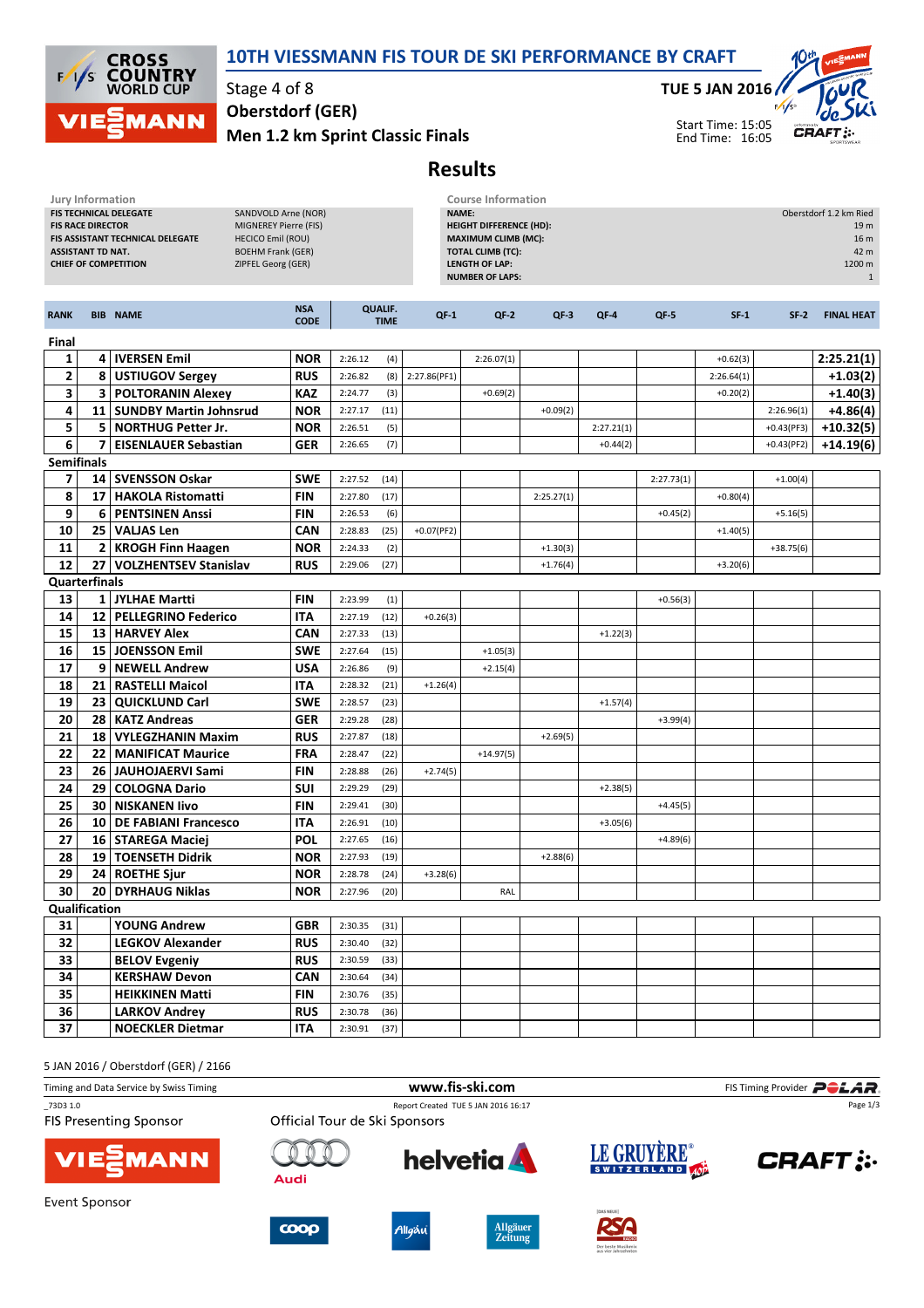

## 10TH VIESSMANN FIS TOUR DE SKI PERFORMANCE BY CRAFT

Results

Stage 4 of 8 Men 1.2 km Sprint Classic Finals Oberstdorf (GER)

TUE 5 JAN 2016



Start Time: 15:05 End Time: 16:05

RANK BIB NAME NAME NEWSALE **CODE** QUALIF. TIME QF-1 QF-2 QF-3 QF-4 QF-5 SF-1 SF-2 FINAL HEAT Qualification **38 BJORNSEN Erik USA** 2:31.24 (38) 39 TRITSCHER Bernhard AUT 2:31.79 (=39) **39 TAMMJARV Karel EST** 2:31.79 (=39) **41 BAUMANN Jonas** SUI 2:32.01 (41) 42 BACKSCHEIDER Adrien FRA 2:32.06 (42) **43** ANDERSSON Simon SWE 2:32.15 (43) **44 JAKS Martin CZE** 2:32.55 (44) 45 **HOLUND Hans Christer**  $\vert$  **NOR**  $\vert$  2:32.58 (45) 46 BALDAUF Dominik AUT 2:32.61 (46) **47 GAILLARD Jean Marc** FRA 2:33.50 (47) **48 BURMAN Jens** SWE 2:33.59 (48) **49 BING Thomas GER** 2:33.71 (49) **50 DOBLER Jonas GER** 2:34.10 (50) 51 BESSMERTNYKH Alexander RUS 2:35.34 (51) 52 CHERNOUSOV Ilia RUS 2:35.46 (52) 53 SALVADORI Giandomenico ITA 2:35.47 (53) **54 PELLEGRIN Mattia ITA** 2:35.75 (54) **55 MUSGRAVE Andrew GBR** 2:36.42 (55) **56 KOZISEK Dusan CZE** 2:36.64 (56) **57 PERL Curdin SUI** 2:36.75 (57) 58 GLAVATSKIKH Konstantin RUS 2:37.02 (58) **59 BABIKOV Ivan CAN** 2:37.33 (59) 60 HAELG Philipp LIE 2:37.72 (60) 61 HOFFMAN Noah USA 2:37.85 (61) 62 BOEGL Lucas GER 2:37.92 (62) **63** SEMENOV Michail BLR 2:37.97 (63) 64 PEPENE Paul Constantin ROU 2:38.17 (64) **65 ASTAPENKA Yury BLR** 2:38.23 (65) **66 LIVERS Toni SUI** 2:38.97 (66) 67 PERRILLAT BOITEUX Ivan FRA 2:39.06 (67) **68 TSINZOV Veselin** BUL 2:39.94 (68) 69 DUVILLARD Robin FRA 2:40.32 (69) 70 RANKEL Raido EST 2:41.55 (70) 71 KNOP Petr **CZE** 2:43.21 (71) **72 CLARA Roland ITA** 2:43.80 (72) 73 DOLIDOVICH Sergei BLR 2:46.29 (73)

| Oualificet'<br>Did Not<br>. Start       |            |  |  |  |  |
|-----------------------------------------|------------|--|--|--|--|
| <b>DEERSEN</b><br><b>GLOE</b><br>Anders | <b>NOR</b> |  |  |  |  |
| HAMIL<br>חרי<br>Sımeon                  | USA        |  |  |  |  |

5 JAN 2016 / Oberstdorf (GER) / 2166